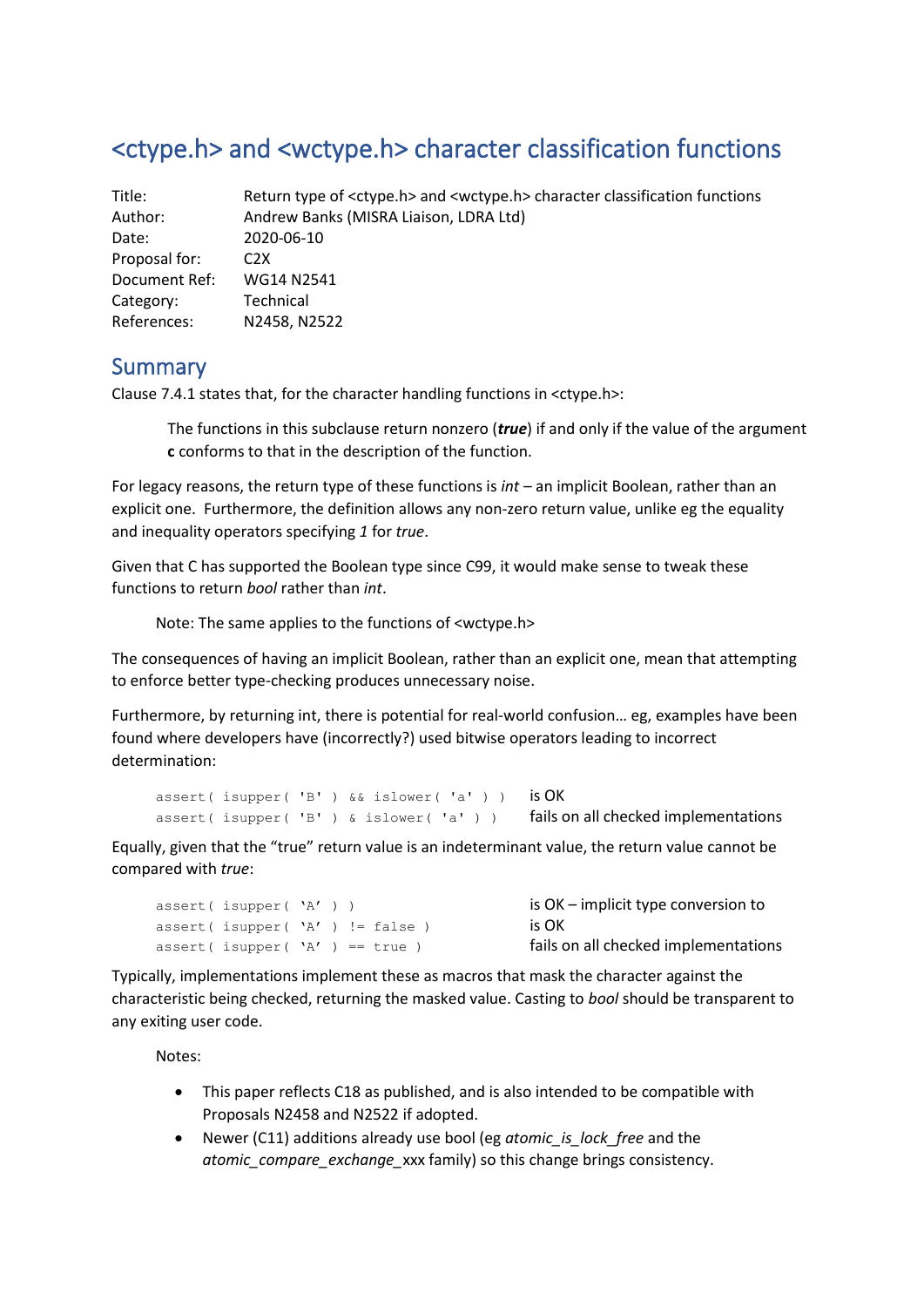# Proposed Change

#### **Overview**

Amend the narrative text of clause 7.4.1 to clarify the return value:

The functions in this subclause return nonzero (*true*) if and only if the value of the argument **c** conforms to that in the description of the function.

Amend the narrative text of clause 7.30.2.1 to clarify the return value:

The functions in this subclause return nonzero (*true*) if and only if the value of the argument **wc** conforms to that in the description of the function.

#### Function Definitions

In the code segment in the Synopsis for each of the following sections, replace *int* with *bool<sup>1</sup>* as follows:

- $\bullet$  7.4.1.1.1 bool  $\frac{1}{n+1}$  isalnum (int c):
- $\bullet$  7.4.1.2.1 bool int isalpha (int c);
- $\bullet$  7.4.1.3.1 bool int isblank (int c);
- $7.4.1.4.1$  bool intersect int c);
- $7.4.1.5.1$  bool int isdigit (int c);
- $7.4.1.6.1$  bool  $\frac{1}{100}$  interesting intermit contact interesting in the  $\frac{1}{100}$
- $7.4.1.7.1$  bool int islower (int c);
- $7.4.1.8.1$  bool  $\frac{1}{1}$  isprint (int c);
- $7.4.1.9.1$  bool int ispunct (int c);
- $7.4.1.10.1$  bool  $int$  isspace (int c);
- $7.4.1.11.1$  bool  $int$  isupper (int c);
- $7.4.1.12.1$  bool int isxdigit (int c);
- $7.30.2.1.1.1$  bool  $\frac{1}{11}$  iswalnum (wint twc);
- $7.30.2.1.2.1$  bool int iswalpha (wint t wc);
- $7.30.2.1.3.1$  bool int is when  $k$  (wint two);
- $7.30.2.1.4.1$  bool  $\frac{1}{100}$  iswentrl (wint twc);
- $7.30.2.1.5.1$  bool int iswdigit (wint twc);
- $7.30.2.1.6.1$  bool int iswgraph(wint twc);
- $7.30.2.1.7.1$  bool int iswlower(wint twc);
- $7.30.2.1.8.1$  bool int iswprint (wint twc);
- $7.30.2.1.9.1$  bool  $\frac{1}{100}$  is wo unct (wint twc):
- $7.30.2.1.10.1$  bool  $\frac{1}{100}$  intertake is wspace (wint twc);
- $7.30.2.1.11.1$  bool int iswupper (wint t wc);
- 7.30.2.1.12.1 bool  $\frac{1}{n+1}$  is wx digit (wint twc);
- 7.30.2.2.1.1 bool  $\frac{1}{n+1}$  iswctype (wint twc, wctype t desc);

<sup>1</sup> Use of *bool* as opposed to *\_Bool* is deliberate, as this reflects the potential change in N2522